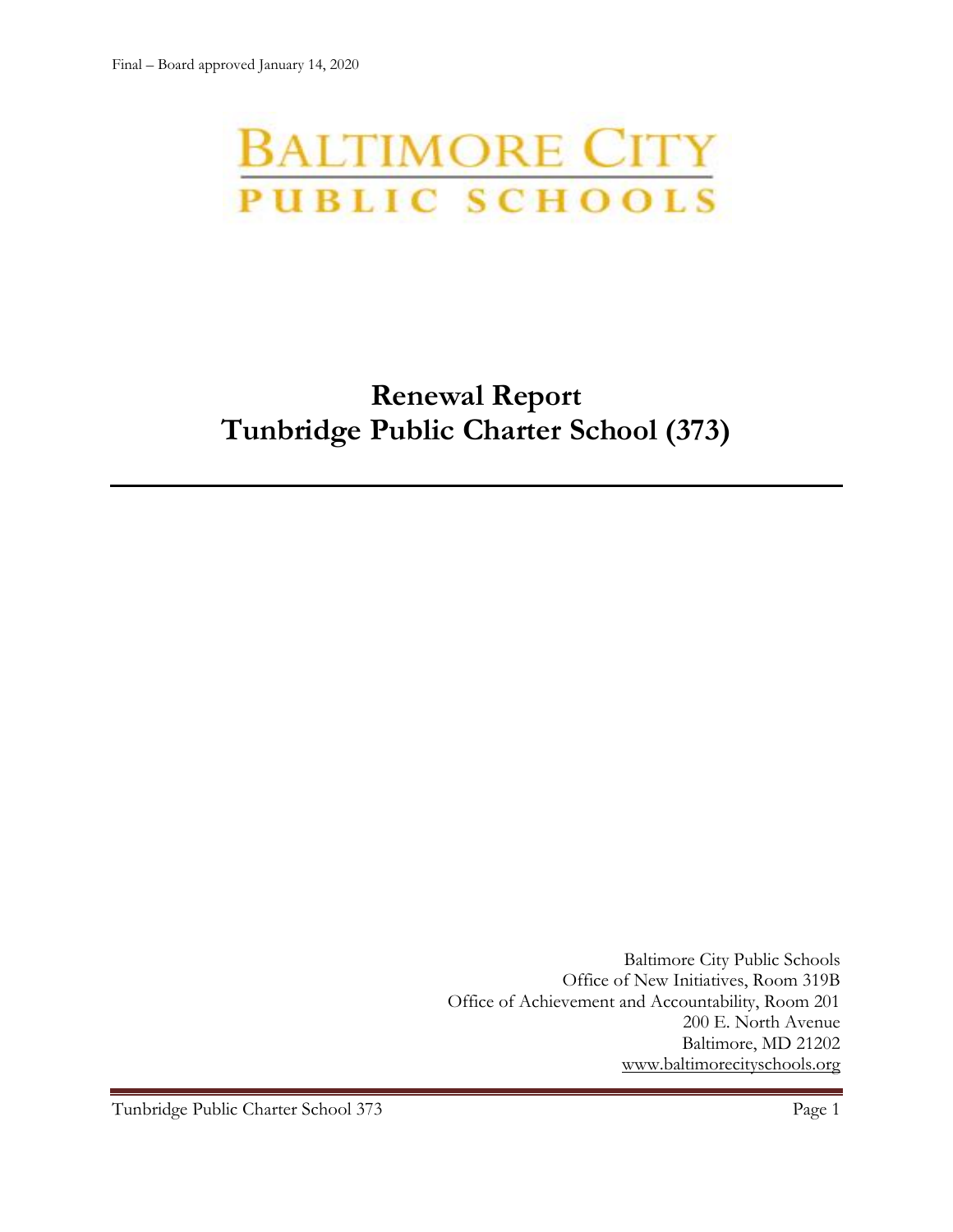### **REPORT INTRODUCTION**

#### **Purpose of the Report**

The renewal report is a summary of findings and a resulting recommendation regarding renewal of the charter or contract for an operator-run school. To inform this recommendation, Baltimore City Public Schools collects and analyzes documentation including the school's renewal application, and an evaluation of the school's performance based on the renewal rubric, the School Effectiveness Review (SER) performed on site at each school and consideration of all other relevant information.

City Schools' renewal criteria are based on state law (§ 9-101, *et seq*., MD. CODE ANN., EDUC.) and Baltimore City Board of School Commissioners' policy IHBJ and associated administrative regulations (IHBJ-RA and JFA-RA). The Board's policy requires that schools up for renewal be evaluated on multiple measures including, but not limited to, the following:

- **Student achievement**, constituting at least 50 percent of the renewal score and including measures such as schoolwide performance on state assessments, College and Career Readiness (for schools with high school grades), academic programming for special student populations, and a school's fidelity to its charter
- **School climate** (chronic absence, suspensions, enrollment trends, school choice data, and school survey results from parents, teachers, and students)
- **Financial management and governance** (annual audits, school budget submissions, grants management, board documentation; compliance/adherence with federal, state, and local laws, rules, and regulations)
- An overall finding of not effective in any of the key areas (Student Achievement, School Climate, or Financial Management/Governance) may be the basis of a non-renewal decision.

The renewal process is a component of City Schools' annual review of its school portfolio, designed to ensure that students and families across the district have access to school options that meet their interests and needs. In 2011, City Schools formed the Renewal Stakeholders Working Group (composed of school operators from a range of school types, Supporting Public Schools of Choice, and the Maryland Charter School Network) to develop a methodology for evaluating the performance of operator-run schools. The result: a fair, transparent, and rigorous renewal framework that reflects schools' unique nature and innovative contributions to student achievement, used for the first time in the 2012-13 school year, and a process for reviewing and updating the framework each year.

At the conclusion of each year's renewal cycle, staff engages operators and other key stakeholders in a review of the process to identify areas for improvement that could be addressed while still maintaining a level of predictability for schools up for renewal in the following year. Key changes made to the framework as a result of this most recent review include the following:

• For the PARCC Growth measure, schools' growth was determined by using the state growth percentile. In previous years, the Baltimore City's growth percentile was used to determine growth rates. For rating purposes, schools' growth rates continue to be compared only to other Baltimore City schools with the same tested grade bands.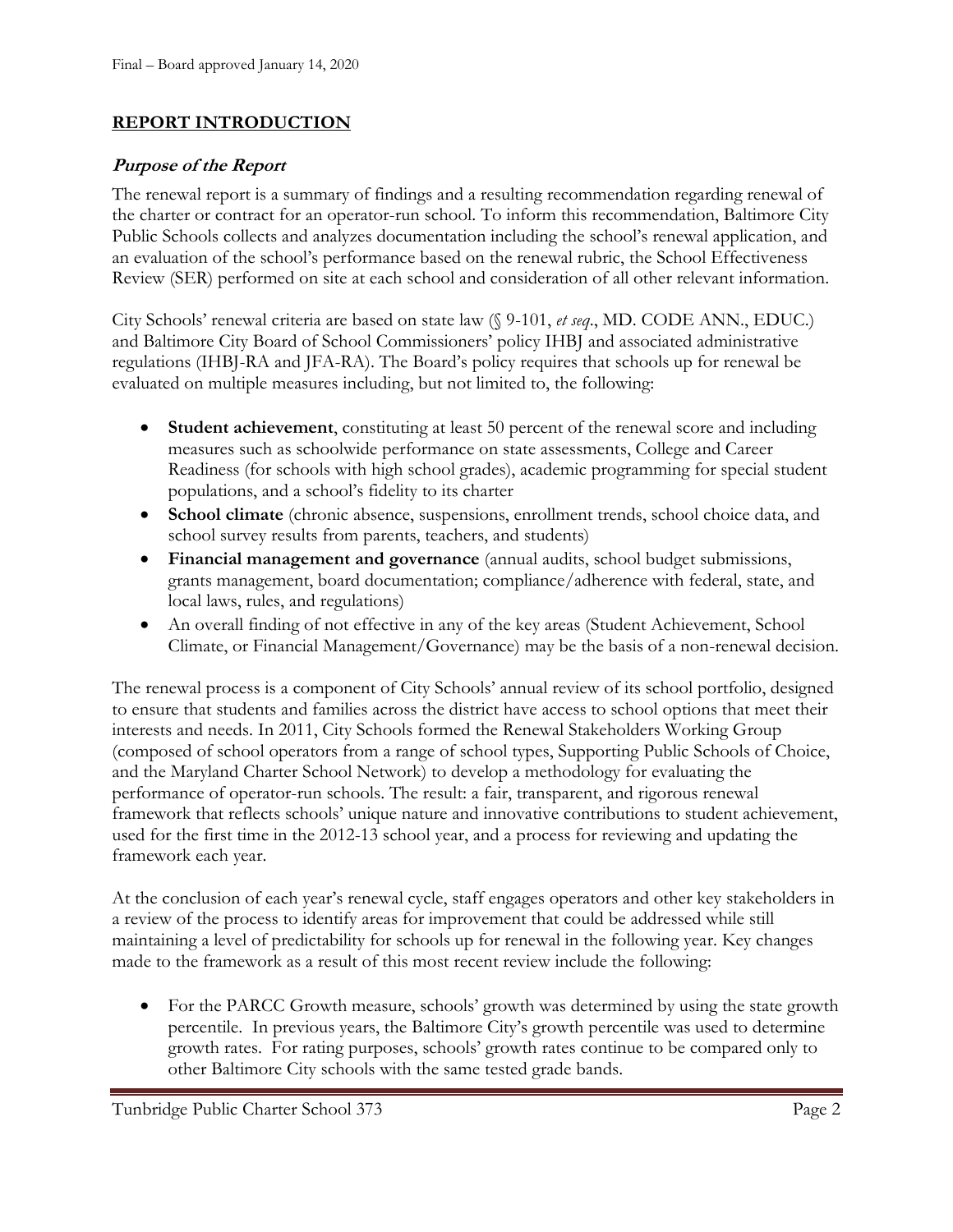- A new measure, Effective Programming for All Student Racial/Ethnic Groups, was added to the renewal rubric for schools with sufficient diversity in their student bodies for a meaningful comparison. The measure considers whether schools are providing quality programming for students in different student groups by examining instructional approaches and processes in place, schools' use of data to identify differences in achievement among student groups, and the success of schools in addressing these differences. Previously, these factors were considered as part of the Fidelity to Charter/Overall Application measure.
- Parent satisfaction survey ratings are based on an absolute scale. In previous years, schools were ranked against other schools in their grade band to determine parent satisfaction ratings.
- Selective high schools that use PARCC scores as part of their entrance criteria are not included in comparison groups for the PARCC Absolute rubric measure.

# *The Process*

The review process has the following components:

- Renewal rubric (includes data from standardized assessments and school surveys)
- Application for renewal
- Data tables prepared by City Schools
- School Effectiveness Review

The process starts with a review by the Charter and Operator-led Advisory Board, whose members represent foundations, nonprofit organizations, school choice advocates, school operators, and district representatives; and whose function is to provide advice to the CEO on renewal and other issues as they relate to operator-led schools. In performing its review, the Advisory Board looks at all data and information, both quantitative and qualitative, to make sound recommendations to the CEO. After its review of the components above, the Advisory Board makes recommendations to City Schools' CEO on whether charters or contracts should be renewed. The CEO considers the recommendations and the quantitative and qualitative review, and then makes her own recommendation to the Board. In some instances, the nature or severity of an issue raised during the renewal process is serious enough to give it extra weight in formulating the renewal recommendation and, ultimately, the renewal decision, especially in instances where the issue affects the wellbeing of students, staff, or the district as a whole. For the Financial Management/Governance section, a rating of not effective in any one of the three elements that make up that section results in a rating of not effective for the entire section.

According to Board policy, City Schools may determine that a public charter school is eligible for an eight-year contract term, five-year contract term, three-year contract term, or nonrenewal. The eightyear renewal term is an option based on the updated Public Charter School Policy IHBJ, adopted by the Board in September 2019. The policy allows the Board to consider an eight-year term for schools that have "two or more consecutive full renewals, including demonstrating quality programming for all student groups" and that have met the standard for a five-year renewal in the year of the latest review. The ultimate decision on all operator renewals rests with the Board, which considers the recommendations and rationale of the CEO, the operator renewal report, testimony

Tunbridge Public Charter School 373 Page 3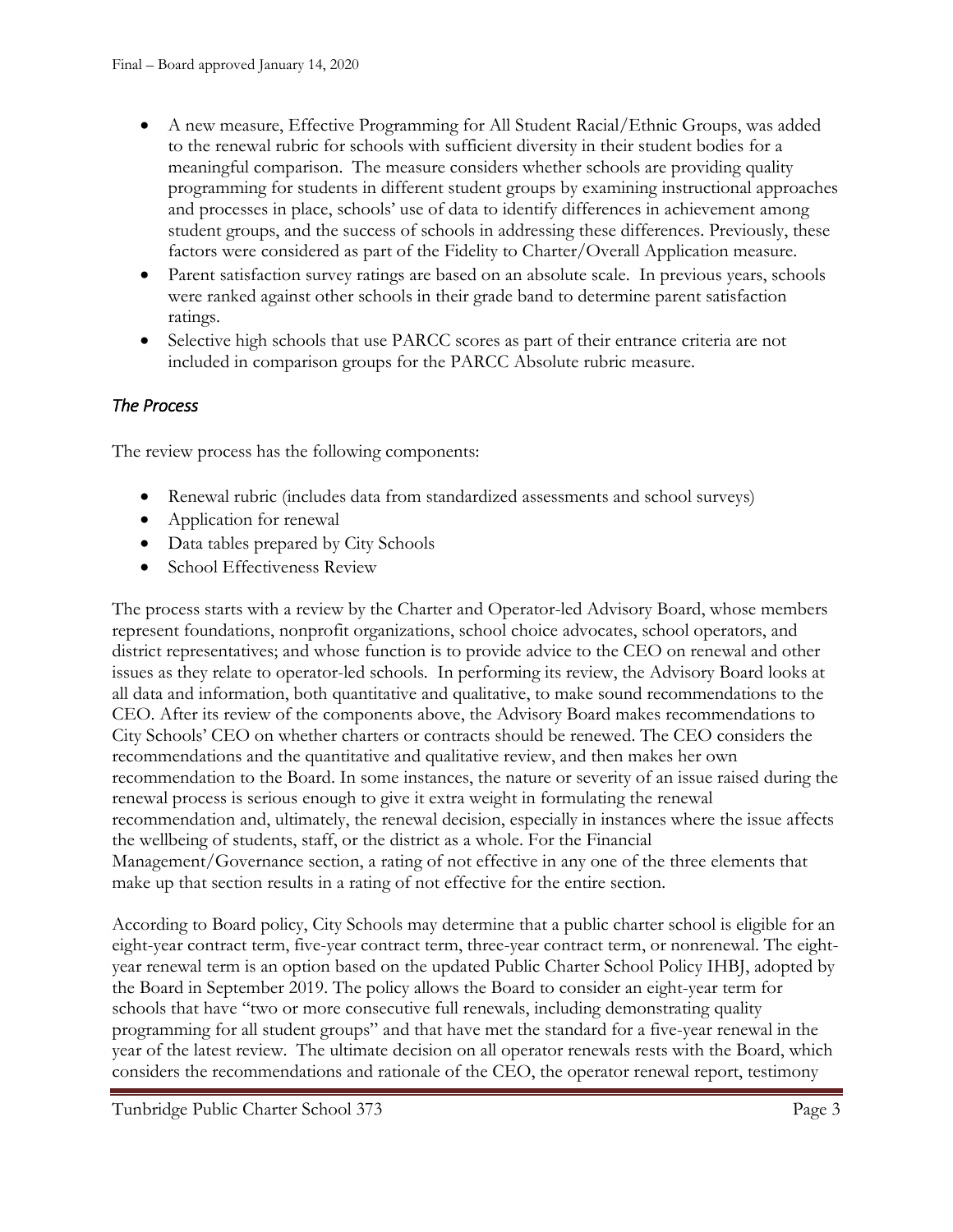given at public Board meetings and work sessions, the contents of the official record and the factors listed in policy IHBJ and administrative regulation IHBJ-RA for charter schools, and policy FCA and administrative regulation FCA-RA for non-charter schools.

| <b>Actions</b>                                                                                               | Timeline                  |
|--------------------------------------------------------------------------------------------------------------|---------------------------|
| Schools submit renewal applications                                                                          | September 5, 2019         |
| Charter and Operator-led Advisory Board reviews renewal<br>applications and makes recommendations to the CEO | September to October 2019 |
| District presents recommendations to Board at public meeting                                                 | November 12, 2019         |
| Opportunity for operator to provide oral testimony to Board<br>in a meeting open to the public               | December 5, 2019          |
| Board votes on renewal recommendations                                                                       | January 14, 2020          |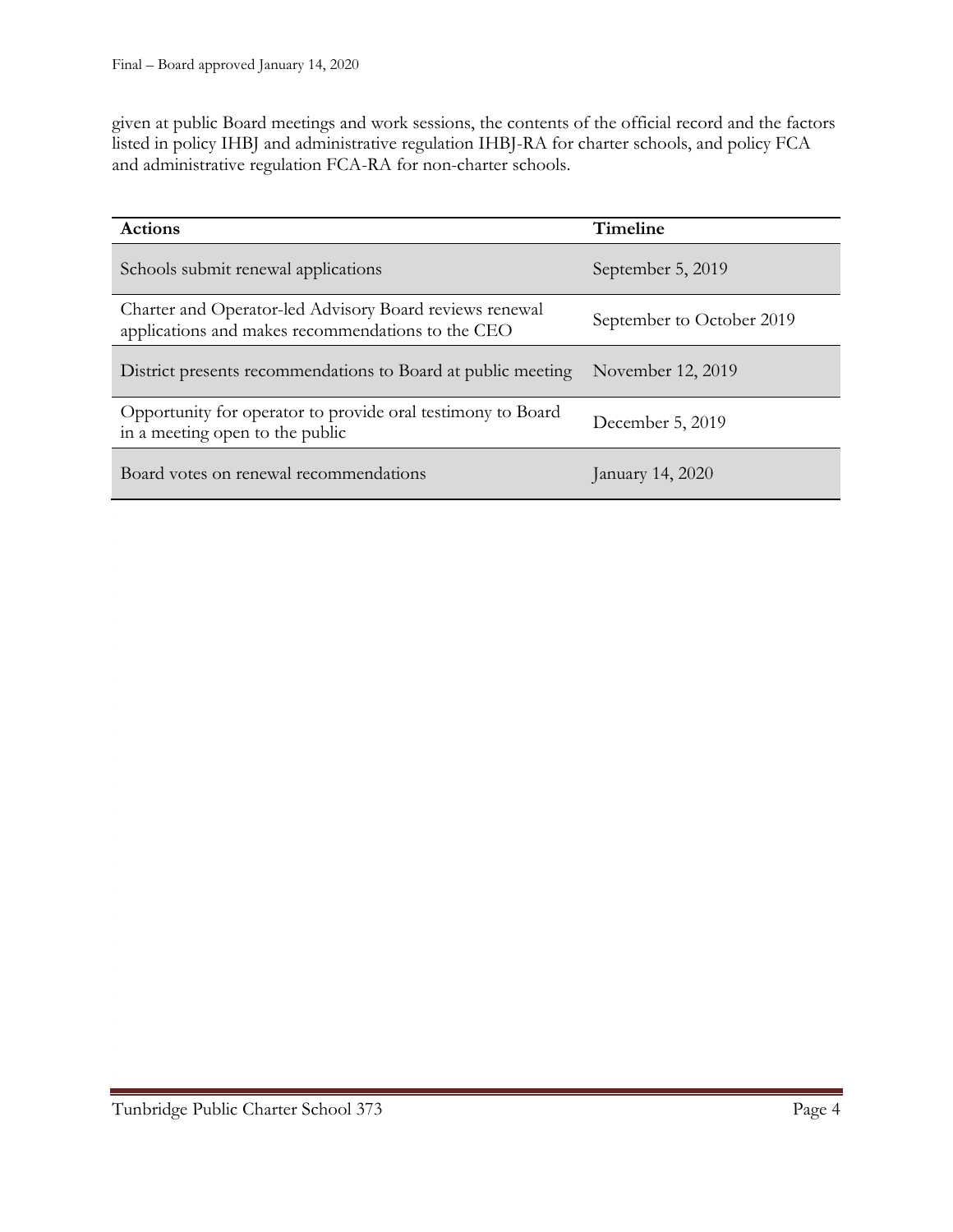# *Tunbridge Public Charter School (#373)*

*Operator*: Afya Baltimore, Inc. *Configuration*: Elementary/Middle *Type*: Charter *Enrollment*: 448<sup>1</sup>

#### Recommendation

*5-year renewal*

#### Renewal summary

| Category                                                                           | Finding                      |
|------------------------------------------------------------------------------------|------------------------------|
| Is the school an academic success? (min. 50% weight)                               | <b>Effective</b>             |
| Does the school have a strong school climate?                                      | <b>Highly Effective</b>      |
| Has the school followed sufficient financial management<br>practices? <sup>2</sup> | <b>Meets</b><br>Expectations |
| Has the school followed sufficient governance practices?                           | Effective                    |

#### **Discussion**

l

On January 14, 2020, the Baltimore City Board of School Commissioners voted to renew the contract with Afya Baltimore, Inc. to operate Tunbridge Public Charter School for a five-year term running from July 1, 2020 to June 30, 2025.

The school was rated effective in Academics, highly effective in Climate and meets expectations/effective in Financial Management/Governance.

In PARCC achievement growth, a measure which assesses changes in individual student growth over time compared to other students who started with a similar scale score, the school was rated highly effective in ELA 6-8 (91<sup>st</sup> percentile overall) and in math 6-8 (99<sup>th</sup> percentile overall), developing in ELA 3-5 (53<sup>rd</sup> percentile overall) and effective in math 3-5 (73<sup>rd</sup> percentile overall). This measure has the most weight of the PARCC measures in the renewal rubric. For PARCC absolute performance, schools are compared to a Poverty Index (PI) group, made up of schools with similar levels of annual household income within the same grade band because absolute performance is highly correlated with household income. The school was rated highly effective in PARCC absolute performance in math 6-8 (86<sup>th</sup> percentile in its PI group, with a mean scale score of 735), in ELA 6-8 (86th percentile in its PI group, with a mean scale score of 750), and in math 3-5

<sup>1</sup> Total enrollment counts reflect the MSDE official enrollment file for grades k-12, which includes students enrolled on September 30 each year. This file is verified by MSDE prior to becoming the official enrollment count for the year. <sup>2</sup> Financial management considers a review of the operator's audits over the contract term. "Meets expectations" is the highest rating available, followed by "Developing" and "Does not meet expectations".

Tunbridge Public Charter School 373 Page 5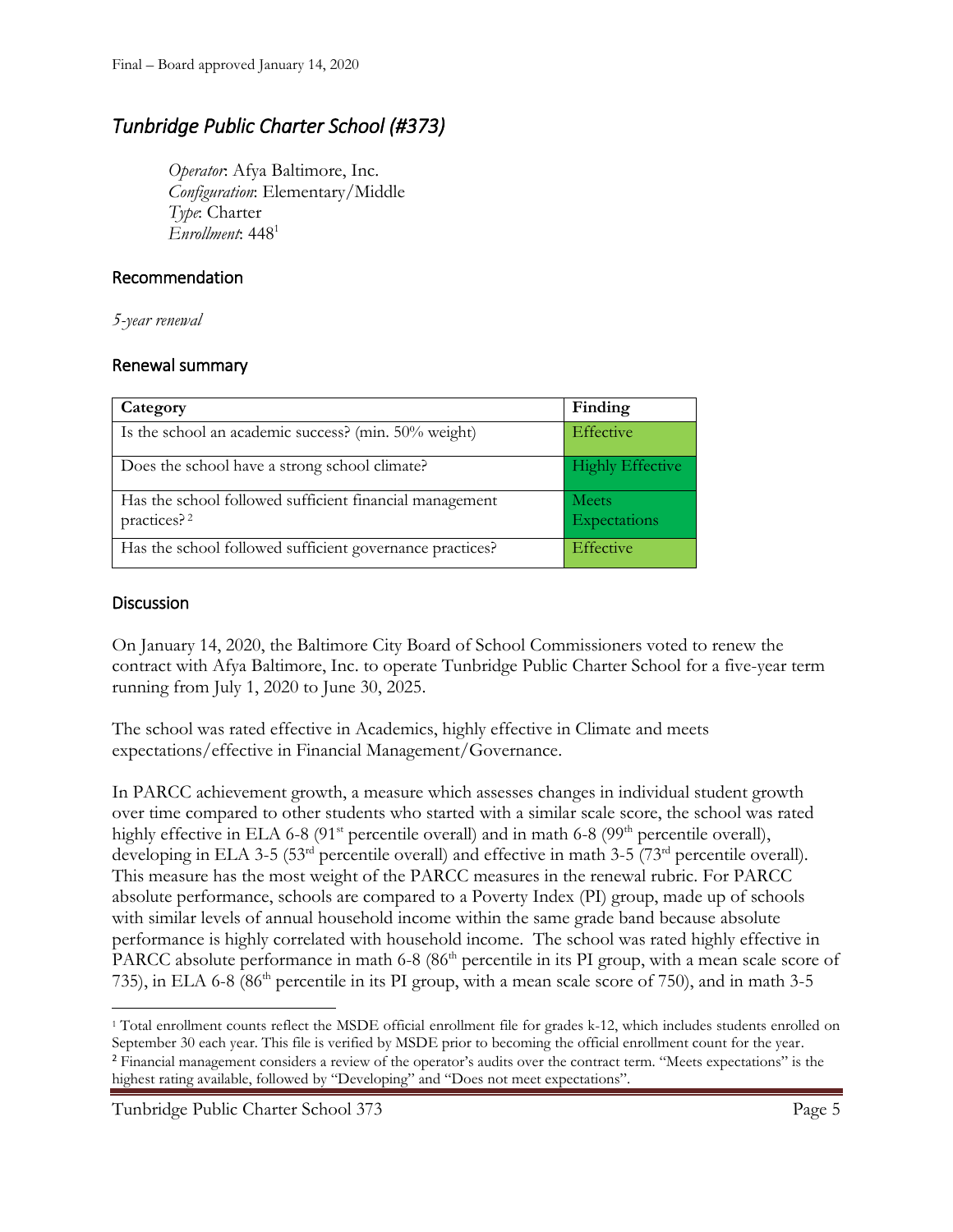$(84<sup>th</sup>$  percentile in its PI group, with a mean scale score of 741), and rated effective in ELA 3-5 (76<sup>th</sup> percentile in its PI group, with a mean scale score of 742).

The school was rated effective in Effective Programming for All Student Racial/Ethnic Groups, a new measure added to the renewal rubric in 2019-20 which used to be considered as part of the Fidelity to Charter/Overall Application measure. This measure considers whether a school has "provided high-quality programming for students in all racial groups and is aware of its performance data for all groups. The school has a myriad of instructional approaches, processes and practices in place that seek to ensure that all student groups achieve and to prevent gaps between student groups from appearing. If gaps are present for student groups of 10 or more, the gaps are minimal, and the school has implemented effective strategies that have kept the lower performing groups' performance high, being in the 80th percentile or higher in the district." Evidence shows that the school is aware of its data and the differences in achievement among its student groups. The school is beginning to implement approaches to address large differences between White and Black students evident in that data, including changes to curriculum, instructional approach and assessments, as well as teacher development practices, to provide on-grade-level content for all student groups. The school has "kept the lower performing group's performance between the  $65<sup>th</sup>$ and 80<sup>th</sup> percentile in the district" for tested grade bands. However, large differences in student achievement are still evident between racial/ethnic groups and in order to continue to be considered effective in this new measure in the future, the school must focus on further development of strategies and practices to raise the achievement of Black students, including ensuring students are engaging in rigorous, on-grade-level content, that the school is engaging in self-reflection on barriers and biases that lead to gaps in performance, and that reducing gaps in performance is embedded in school culture and accountability plans.

In the Climate section of the rubric, the school was rated highly effective in cohort retention, which measures the percentage of students who stay at the school at least two years after their initial entry over-time. The school was also rated highly effective in student, parent and staff satisfaction. The school was rated highly effective in Student Attendance: Chronic Absence. This measure considers not only a school's chronic absence data, but also its practices and interventions implemented in response to those data. The school was rated highly effective in Suspensions which, like Chronic Absence, looks at a school's data, practices and interventions in the area of student behavior. The school was rated developing in programming for students with disabilities, indicating it "is working towards a trajectory of growth" for students with disabilities, "but in some instances has struggled to take measures that are appropriate and sufficient." This is an area where the school must work to improve practice.

In the Financial Management/Governance section of the rubric, the school was rated effective in Operator Capacity, indicating that "overall, during the charter or contract term, the school has operated effectively and the operator has met all state and federal reporting requirements, critical district or federal obligations, [and] has appropriately managed grants."

## Findings (elementary/middle school rubric)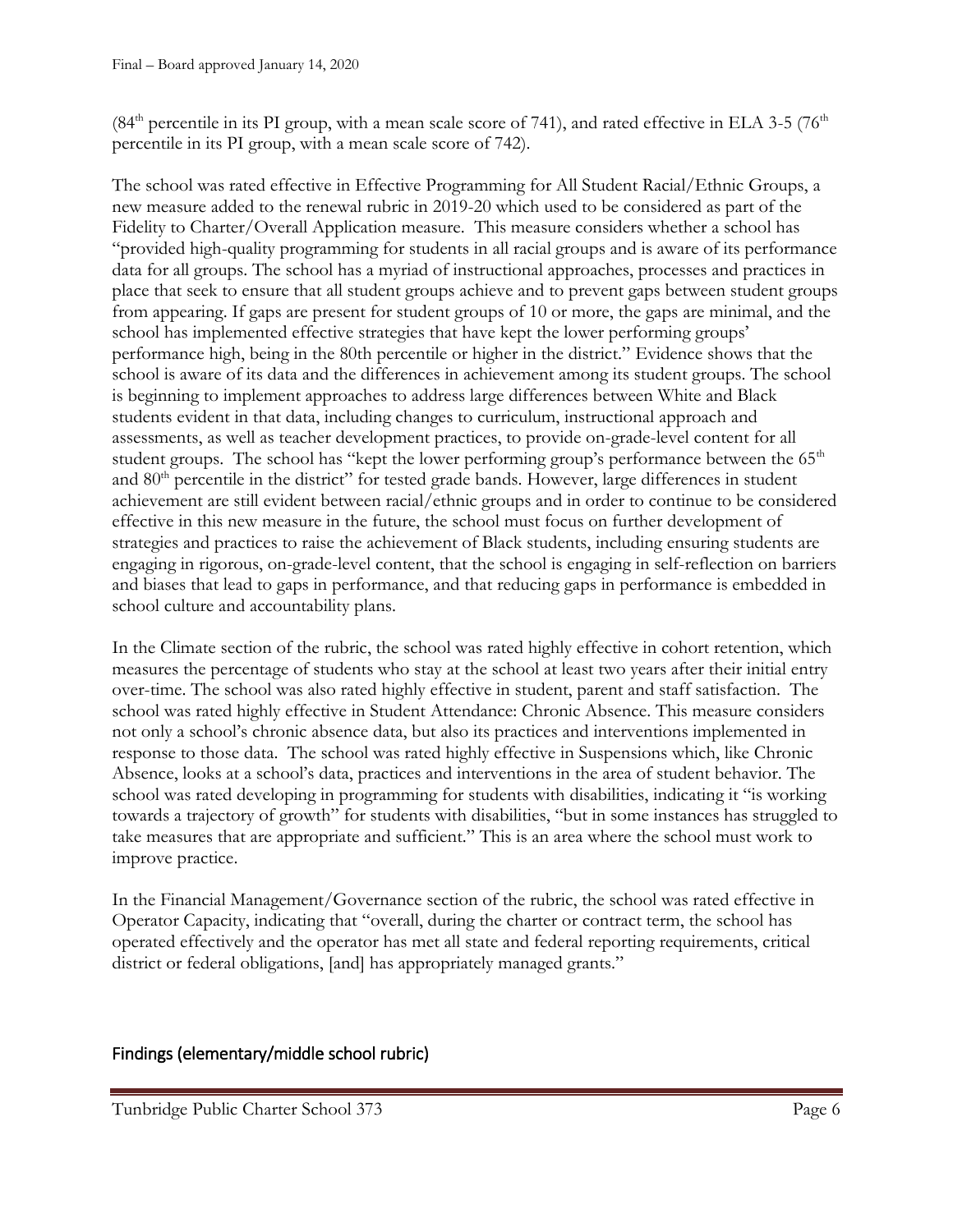| Sub-Category                                      | <b>Renewal Metric</b>                                                                                                                                                                                                                                                                                                                                                                                                                                                                                                                                                               | <b>City Schools Rating</b> |
|---------------------------------------------------|-------------------------------------------------------------------------------------------------------------------------------------------------------------------------------------------------------------------------------------------------------------------------------------------------------------------------------------------------------------------------------------------------------------------------------------------------------------------------------------------------------------------------------------------------------------------------------------|----------------------------|
|                                                   | Average Mean Scale Score PARCC Math (grades<br>$3-5)$                                                                                                                                                                                                                                                                                                                                                                                                                                                                                                                               | <b>Highly Effective</b>    |
| 1.1 Absolute Student                              | Average Mean Scale Score PARCC ELA (grades 3-                                                                                                                                                                                                                                                                                                                                                                                                                                                                                                                                       | <b>Effective</b>           |
| Achievement                                       | Average Mean Scale Score PARCC Math (grades<br>$6-8)$                                                                                                                                                                                                                                                                                                                                                                                                                                                                                                                               | <b>Highly Effective</b>    |
|                                                   | Average Mean Scale Score PARCC ELA (grades 6-                                                                                                                                                                                                                                                                                                                                                                                                                                                                                                                                       | <b>Highly Effective</b>    |
|                                                   | Trend in Average Mean Scale Score PARCC Math<br>$(grades 3-5)$                                                                                                                                                                                                                                                                                                                                                                                                                                                                                                                      | <b>Highly Effective</b>    |
| 1.2 Student                                       | Trend in Average Mean Scale Score PARCC ELA<br>$(grades 3-5)$                                                                                                                                                                                                                                                                                                                                                                                                                                                                                                                       | <b>Developing</b>          |
| <b>Achievement Trend</b>                          | Trend in Average Mean Scale Score PARCC Math<br>$(grades 6-8)$                                                                                                                                                                                                                                                                                                                                                                                                                                                                                                                      | <b>Highly Effective</b>    |
|                                                   | Trend in Average Mean Scale Score PARCC ELA<br>$(grades 6-8)$                                                                                                                                                                                                                                                                                                                                                                                                                                                                                                                       | <b>Developing</b>          |
| 1.3 Student<br><b>Achievement Growth</b>          | Growth in Average Mean Scale Score PARCC<br>Math (grades 3-5)                                                                                                                                                                                                                                                                                                                                                                                                                                                                                                                       | <b>Effective</b>           |
|                                                   | Growth in Average Mean Scale Score PARCC<br>ELA (grades 3-5)                                                                                                                                                                                                                                                                                                                                                                                                                                                                                                                        | <b>Developing</b>          |
|                                                   | Growth in Average Mean Scale Score PARCC<br>Math (grades 6-8)                                                                                                                                                                                                                                                                                                                                                                                                                                                                                                                       | <b>Highly Effective</b>    |
|                                                   | Growth in Average Mean Scale Score PARCC<br>ELA (grades 6-8)                                                                                                                                                                                                                                                                                                                                                                                                                                                                                                                        | <b>Highly Effective</b>    |
| 1.4 Fidelity to<br>Charter/Application<br>Overall | The extent to which the school has fully<br>implemented the mission expressed in its charter<br>application and this mission is clear to all<br>stakeholders. The extent to which the school has<br>delivered high quality programming for all student<br>subgroups. The extent to which the school is<br>gathering data to assess its efficacy and has<br>effectively addressed any challenges evident in the<br>data, particularly in the areas of subgroup<br>performance, enrollment, student attendance,<br>dropout rates, attrition and student choice<br>data/school demand. | <b>Highly Effective</b>    |

*Category 1, Academics: Is the school an academic success?*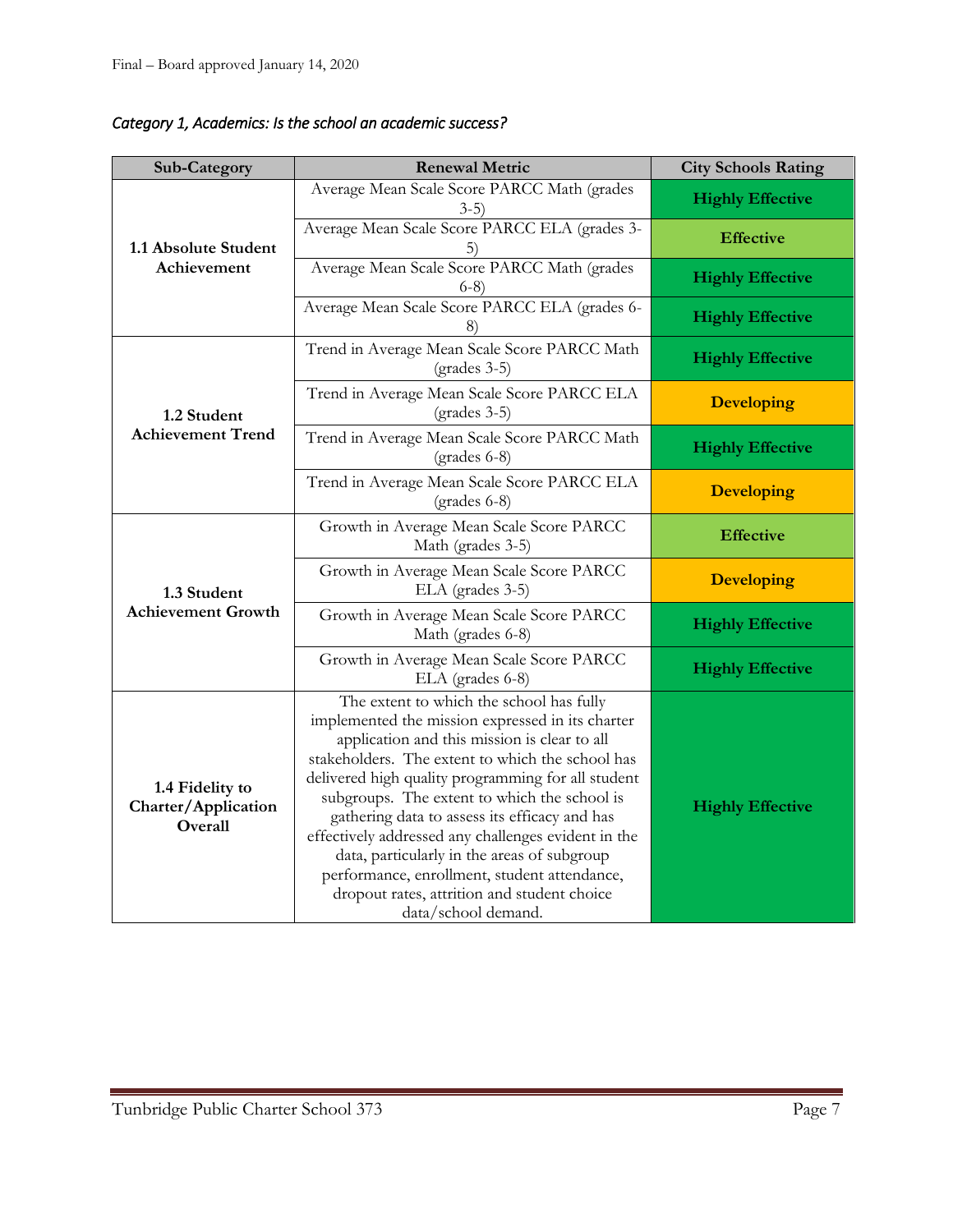| 1.5 Effective<br>Programming for All<br><b>Student Racial/Ethnic</b><br>Groups | The extent to which the school has provided high<br>quality programming for students in all<br>racial/ethnic groups. The extent to which the<br>school has instructional approaches, processes and<br>practices in place that seek to ensure students in all<br>groups achieve and to address gaps in achievement<br>between student groups. | <b>Effective</b> |
|--------------------------------------------------------------------------------|----------------------------------------------------------------------------------------------------------------------------------------------------------------------------------------------------------------------------------------------------------------------------------------------------------------------------------------------|------------------|
|                                                                                | <b>Academics Overall Rating</b>                                                                                                                                                                                                                                                                                                              | <b>Effective</b> |

#### *Category 2, Climate: Does the school have a strong climate?*

| <b>Sub-Category</b>                               | <b>Renewal Metric</b>                                                                                                                                                                                                                                                                                                                                                    | <b>City Schools Rating</b> |
|---------------------------------------------------|--------------------------------------------------------------------------------------------------------------------------------------------------------------------------------------------------------------------------------------------------------------------------------------------------------------------------------------------------------------------------|----------------------------|
| 2.1 SER, Highly Effective<br>Instruction          | School Effectiveness Review Score - Highly<br><b>Effective Instruction</b>                                                                                                                                                                                                                                                                                               | <b>Highly Effective</b>    |
| 2.2 SER, Talented People                          | School Effectiveness Review Score -<br><b>Talented People</b>                                                                                                                                                                                                                                                                                                            | <b>Effective</b>           |
| 2.3 SER, Vision and<br>Engagement                 | School Effectiveness Review Score - Vision<br>and Engagement                                                                                                                                                                                                                                                                                                             | <b>Highly Effective</b>    |
|                                                   | Staff: School Survey Staff Rating                                                                                                                                                                                                                                                                                                                                        | <b>Highly Effective</b>    |
| 2.4 Parent, Staff and Student<br>Satisfaction     | Students: School Survey Student Rating                                                                                                                                                                                                                                                                                                                                   | <b>Highly Effective</b>    |
|                                                   | Parents: School Survey Parent Rating                                                                                                                                                                                                                                                                                                                                     | <b>Highly Effective</b>    |
| 2.5 Cohort Retention                              | <b>Cohort Retention Rating</b>                                                                                                                                                                                                                                                                                                                                           | <b>Highly Effective</b>    |
| 2.6 Student Attendance,<br><b>Chronic Absence</b> | The extent to which the school is aware of<br>its chronic absence data, has strong<br>processes in place to identify root causes<br>and provide supports to families, and has<br>implemented effective strategies that have<br>kept chronic absence low over the course<br>of the contract or have made significant<br>reductions in chronic absence rates over<br>time. | <b>Highly Effective</b>    |
| 2.7 Suspensions                                   | The extent to which the school is aware of<br>its suspension data, has positive behavior<br>interventions in place, and has<br>implemented effective strategies that have<br>kept suspensions low over the course of the<br>contract or haves resulted in significant<br>decreases over time.                                                                            | <b>Highly Effective</b>    |

 $\overline{\phantom{a}}$ 

 $\overline{\phantom{a}}$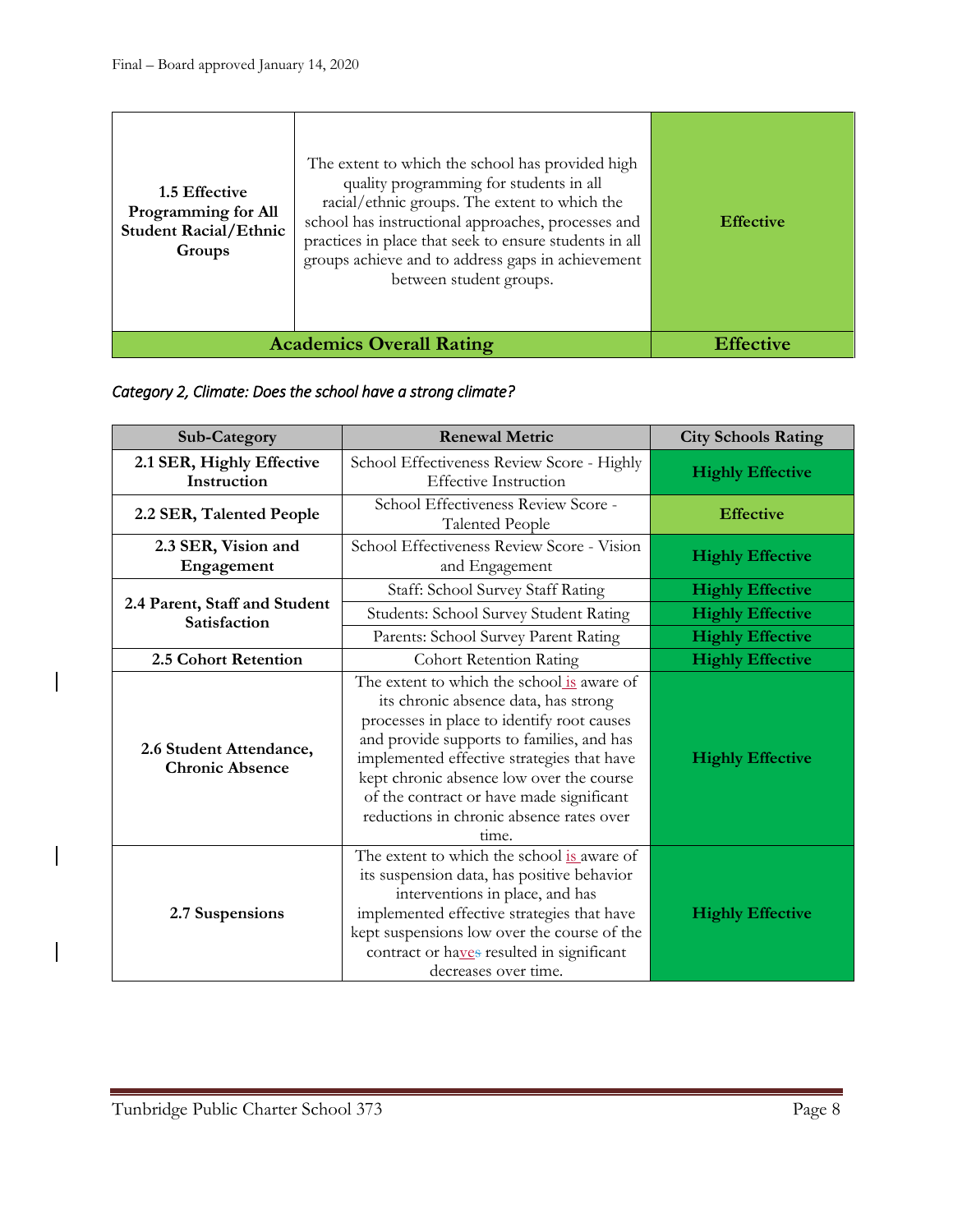| the course of the contract.<br><b>Climate Overall Rating</b><br><b>Effective</b> | 2.8 Effective Programming<br>for Students with Disabilities | is aware of its data and responsibilities to<br>students with disabilities, does not have any<br>gaps or has decreased gaps in the data as it<br>relates to performance and climate metrics<br>for students with disabilities over time, and<br>has effectively and consistently<br>implemented processes, interventions and<br>strategies to support student outcomes over | <b>Developing</b> |
|----------------------------------------------------------------------------------|-------------------------------------------------------------|-----------------------------------------------------------------------------------------------------------------------------------------------------------------------------------------------------------------------------------------------------------------------------------------------------------------------------------------------------------------------------|-------------------|
|----------------------------------------------------------------------------------|-------------------------------------------------------------|-----------------------------------------------------------------------------------------------------------------------------------------------------------------------------------------------------------------------------------------------------------------------------------------------------------------------------------------------------------------------------|-------------------|

#### *Category 3, Finance and Governance: Has the school followed sufficient financial management and governance practices?*

| Sub-Category                            | <b>Renewal Metric</b>                                                                                                                                                                                                                                                                                                                                                                                                                                                                                                                                                                                                                                                                                                                                         | <b>City Schools Rating</b> |
|-----------------------------------------|---------------------------------------------------------------------------------------------------------------------------------------------------------------------------------------------------------------------------------------------------------------------------------------------------------------------------------------------------------------------------------------------------------------------------------------------------------------------------------------------------------------------------------------------------------------------------------------------------------------------------------------------------------------------------------------------------------------------------------------------------------------|----------------------------|
| 3.1 Audit Content, Internal<br>Controls | The extent to which the school's<br>Independent Auditor's Reports offer<br>unqualified opinions and no management<br>points in each of the years of the charter<br>term. The extent to which statements of<br>cash flow and ratio of assets to liabilities<br>indicate that the operator has strong<br>performance on their short-term liquidity<br>measure.                                                                                                                                                                                                                                                                                                                                                                                                  | <b>Meets Expectations</b>  |
|                                         | <b>Financial Management Overall Rating</b>                                                                                                                                                                                                                                                                                                                                                                                                                                                                                                                                                                                                                                                                                                                    | <b>Meets Expectations</b>  |
| 3.2 Operator Capacity                   | The extent to which the school has<br>operated effectively, and the operator has<br>consistently met all state, federal reporting<br>requirements critical District or federal<br>obligations and has not received any<br>Notices of Concern or Notices of<br>Reprimand during the contract period.<br>(Evidence that may be considered include<br>compliance with critical District, state or<br>federal reporting requirements, timely audit<br>and budget submissions, monitoring<br>reports, quarterly reports; whether school<br>has been able to meet financial obligations<br>or needed loans/advances from the district<br>to meet obligations, and the relative<br>number, frequency and severity of Notices<br>of Concern or Notices of Reprimand.) | <b>Effective</b>           |
| 3.3 SER, Strategic                      | School Effectiveness Review Score -                                                                                                                                                                                                                                                                                                                                                                                                                                                                                                                                                                                                                                                                                                                           | <b>Effective</b>           |
| Leadership/Governance                   | Strategic Leadership                                                                                                                                                                                                                                                                                                                                                                                                                                                                                                                                                                                                                                                                                                                                          |                            |
|                                         | <b>Governance Overall Rating</b>                                                                                                                                                                                                                                                                                                                                                                                                                                                                                                                                                                                                                                                                                                                              | <b>Effective</b>           |